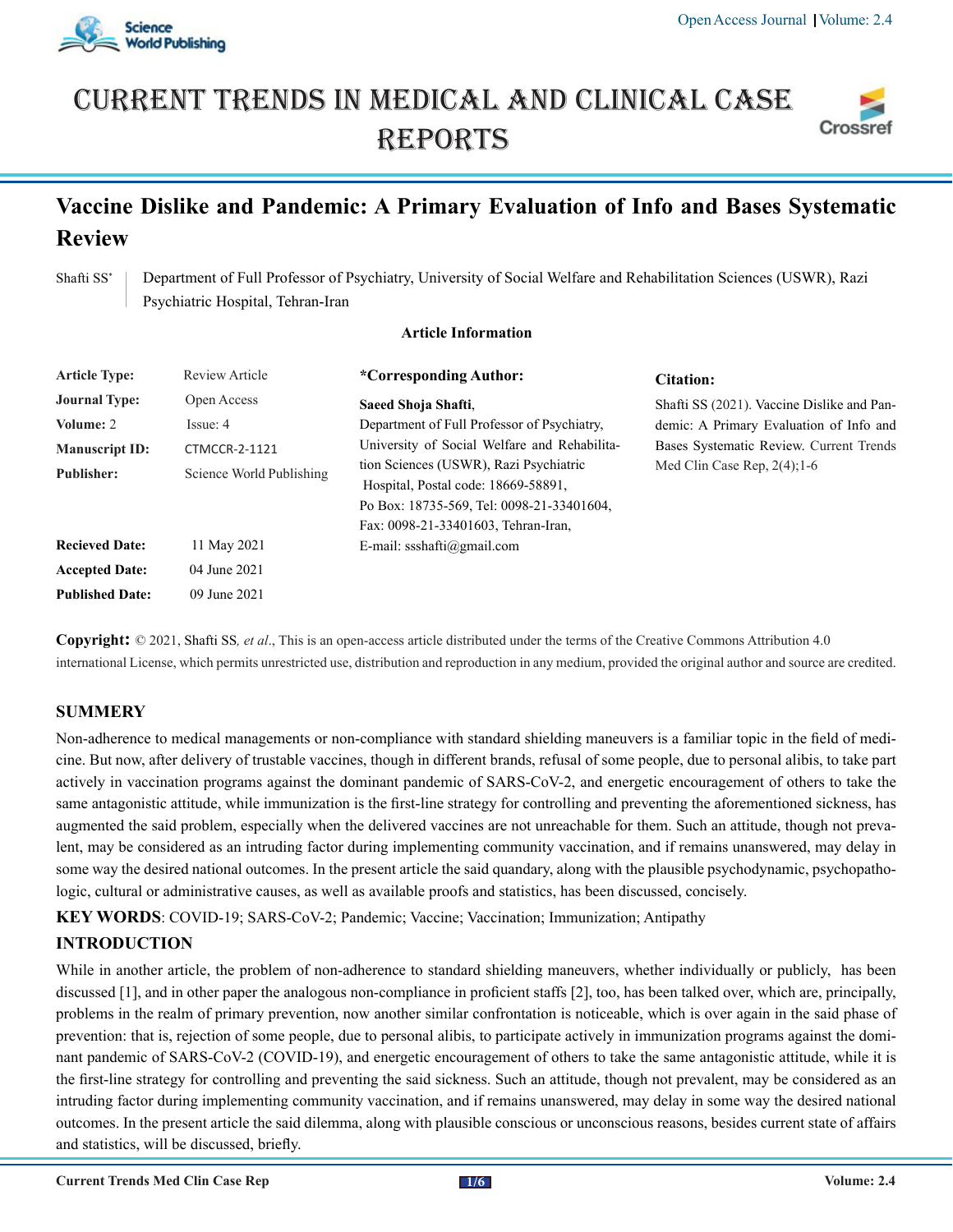

#### **BACKGROUND**

Severe acute respiratory syndrome coronavirus 2 (SARS-CoV-2) is primarily spread through saliva droplets, and lengthy physical nearness is considered the main risk factor for contagion. The germ may affect infected persons differently according to preconditions and age. Hence, there is an increased risk of hospitalization, admission to Intensive Care Units (ICU) and decease due to increased age and for those with certain underlying illnesses [3, 4]. It is estimated that up to one-third of the Europeans is either elderly or has one of the underlying disorders, such as chronic respiratory disease, diabetes, hypertension, cardiovascular disease, malignancies, liver disease, certain neurological diseases Down syndrome, and debilitated immune systems, which are associated with risk of severe infection from SARS-CoV-2 [4]. Other issues, such as smoking and obesity, have likewise been noticed to be related with risk of severe sickness from SARS-CoV-2 [5, 6]. Inoculation against SARS-CoV-2 is presently being executed worldwide to control the current pandemic. Nonetheless, there are yet queries about the precise nature of safety offered by the different vaccines presently in use and those still in progress. Two of those important inquiries are whether the vaccines A) prevent infection, and B) block transmission. Preventing contagion denotes to a vaccine preventing an inoculated person from getting septic even if they are exposed to the infection. Blocking spread mentions to the vaccine preventing an immunized person who gets infected with the virus from communicating it to other persons [7]. Without a healing treatment or a vaccine, Non-Pharmaceutical Interventions

(NPI), such as physical distancing, have been used to reduce the illness. Nevertheless, there are worries about the long-standing sustainability of compliance with such defensive rules in terms of population acceptance and obedience, in addition to the impending societal and financial disadvantages. Therefore, along with NPIs, the development and usage of innocuous and operative vaccines against SARS-CoV-2 is considered the most favorable alternative for controlling the contagion in the long-term. An extraordinary number of vaccine nominees against a single disease and with different physiognomies are presently under development. These vaccines are being settled using various high-tech stages, both those previously established and new ones, such as mRNA vaccines [8]. The SARS-CoV-2 epidemic highpoints, once more, the susceptibility of [human being to new contagions and immunization remains a conceivable scheme to return to ordinary life [9]. Also, with regard to surveillance objectives, generally the efficiency of SARS-CoV-2 vaccines will be examined against: virologically approved symptomatic illness using PCR, laboratory sanctioned infection (symptomatic or asymptomatic) using PCR, or by indicating seroconversion caused by infection, indications of infectiousness and transmissibility - viral load (CT value) and culturable virus, hospitalization, mortality, and straight on person to person spread [10].

#### **EVIDENTIAL ANALYSIS OF VACCINATION**

A number of studies have been published that give answers to queries about effectiveness of vaccination against COVID-19, which have been summarized in (Table 1).

| <b>Studies</b>                             | Year        | <b>Conclusion</b>                                                                                                |
|--------------------------------------------|-------------|------------------------------------------------------------------------------------------------------------------|
| Moghadas et al. <sup>11</sup>              | 2021        | vaccination can have a substantial impact on mitigating COVID-19 outbreaks                                       |
| Vilches et al. <sup>12</sup>               | 2021        | Vaccination can substantially mitigate ongoing COVID-19 outbreaks                                                |
| Patel et al. <sup>13</sup>                 | 2021        | high vaccination coverage, along with continued adherence to non-pharmaceutical interventions, can contribute    |
|                                            |             | to a large reduction in risk of SARS-CoV-2 infection                                                             |
|                                            | 2021        | emphasizing the importance of quantifying the durability of vaccine-induced protection after the first dose as   |
| Moghadas et al. <sup>14</sup>              |             | well as vaccine efficacy against infection in order to determine the optimal time interval between the two doses |
|                                            |             | While vaccination can have a substantial impact on reducing disease transmission, with uptake of 40% or less in  |
| Moghadas et al. <sup>15</sup>              | 2020        | the population, vaccination is unlikely to completely eliminate the need for non-pharmaceutical interventions    |
|                                            |             | Vaccination strategy can significantly influence the numbers of patients with COVID-19 in all age groups and     |
| Roghani A <sup>16</sup>                    | 2021        | lower hospitalization and death rates just in older age groups.                                                  |
| Vasileiou et al. <sup>17</sup>             | 2021        | Higher protection against hospitalization                                                                        |
|                                            | 2021        | A greater than 50% reduction in symptomatic cases, even in older vaccines; any cases that do occur in older      |
| <b>Public Health England</b> <sup>18</sup> |             | vaccinated people are around as half as likely to lead to hospitalization and/or death. This suggests that those |
|                                            |             | that do develop symptomatic COVID-19 infection after vaccination have a less severe outcomes                     |
|                                            |             | Vaccine effectiveness against symptomatic and asymptomatic infection to be 70% (95% CI: 53%, 87%) 21             |
|                                            | 2021        | days after the first dose and 85% (95% CI: 74% - 96%) 7 days after the second dose. This study was conducted     |
| Hall et al. <sup>19</sup>                  |             | when the UK variant (B.1.1.7) predominated SARS-CoV-2 infections in the UK and provides evidence that the        |
|                                            |             | Pfizer/BioNTech vaccine protects against the UK variant                                                          |
|                                            | 2021        | A study of health care workers found that 1 dose of the Pfizer/BioNTech vaccine resulted in a reduction of the   |
| Amit et al. $20$                           |             | rate of SARS-CoV-2 infection by 75% 15-28 days after the first dose of vaccination.                              |
| European<br>for<br>Centre                  |             | The highest efficiency in terms of deaths averted is gained from vaccinating adults aged 80 years and over, but  |
| <b>Diseases</b><br>Prevention              | and $ 2020$ | in terms of life years saved the most efficient strategy is to extend the program to include younger adults with |
| Control (ECDC) <sup>21</sup>               |             | preconditions; 50% efficacy against infection in all adults, 95% efficacy against clinical disease               |

**Table 1:** Available studies with optimistic outcomes re vaccination strategy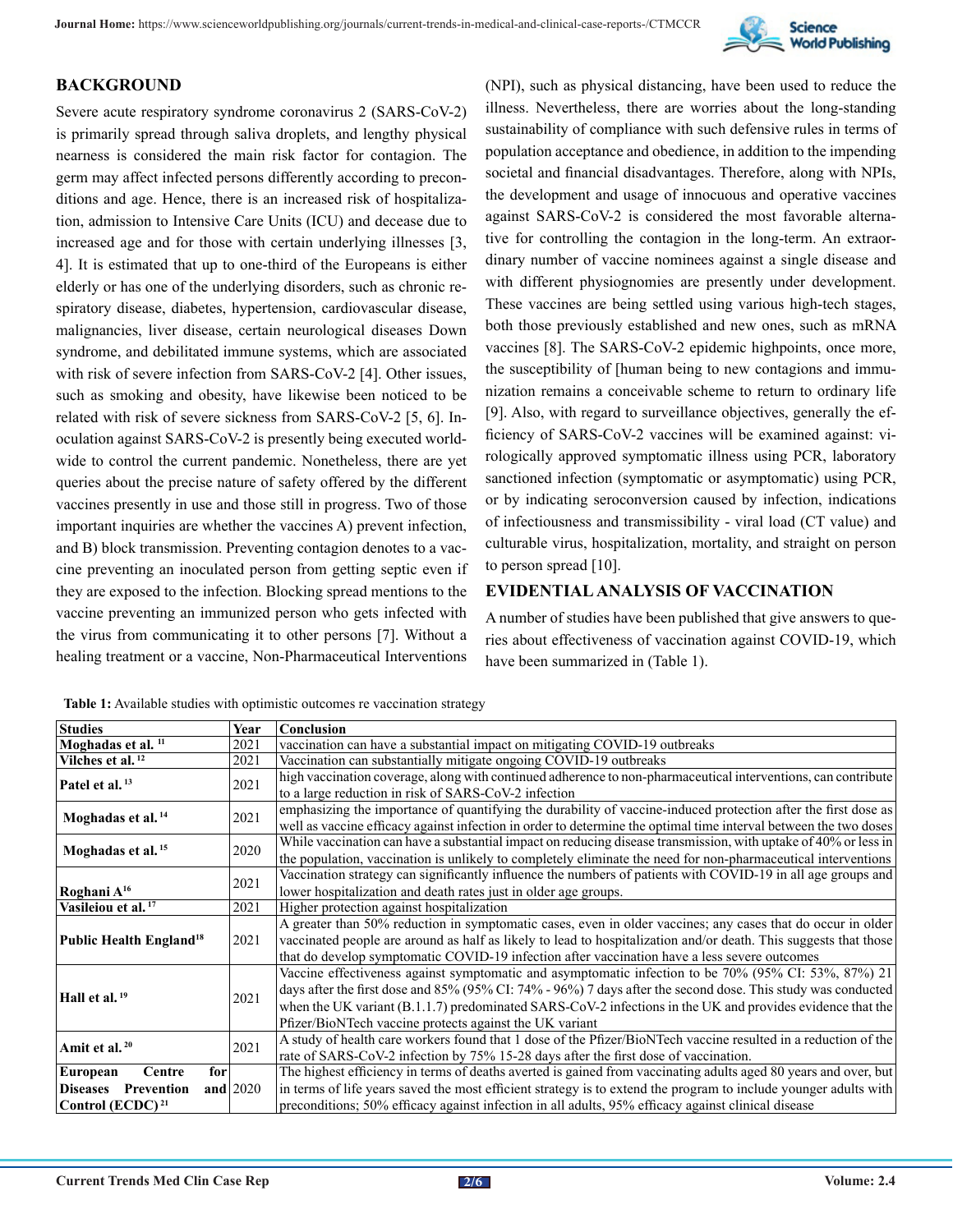

| <b>National Institute for Public</b>   |       | While implementing a COVID-19 vaccination program results in fewer cumulative new infections, new cases,       |
|----------------------------------------|-------|----------------------------------------------------------------------------------------------------------------|
| Health and the Environment 2021        |       | hospital admissions, IC admissions, new deaths, life years lost, and DALYs compared to no vaccination, the     |
| $ $ (RIVM) [Netherlands] <sup>22</sup> |       | old to young vaccination program resulted in the smallest number of infections, cases, hospital admissions, IC |
|                                        |       | admissions, deaths, life years lost and DALYs.                                                                 |
| Chodick et al. $^{23}$                 | 2021  | Pfizer/BioNTech vaccine had an effectiveness of 51% against infection 13-24 days after the first dose.         |
| Hunter et al. <sup>241</sup>           | 2021  | A re-analysis of the above data found that by 24 days after vaccination vaccine effectiveness reached 90%      |
| Petter et al. <sup>25</sup>            | 2021  | Vaccination by Pfizer/BioNTech vaccine reduced viral load by 1.6 to 20 times in vaccinated individuals who     |
|                                        |       | tested positive for SARS-CoV-2.                                                                                |
| Levine-Tiefenbrun et al. <sup>26</sup> | 12021 | Infections occurring 12-28 days after vaccination had a 4-fold reduction in viral load. These results suggest  |
|                                        |       | that vaccination may reduce viral shedding and contagiousness, which may prevent onward transmission           |
|                                        | 2021  | A recent study from the UK estimated vaccine effectiveness against symptomatic COVID-19 to be                  |
| Bernal et al. <sup>27</sup>            |       | approximately 60-70% in individuals aged 70 and older after the first dose. Vaccine effectiveness increased to |
|                                        |       | approximately 85-90% after the second dose.                                                                    |

#### **DISCUSSION**

After the recent pandemic of SARS-CoV-2, along with its huge morbidity, mortalities, and worldwide socioeconomic complications, eventually, by the help of science and biotechnology a number of vaccines against COVID-19, although in different varieties, has been delivered, which like their earlier prototypes, wish to challenge and eradicate the present intrusive microorganism and return the existing state of affairs to the pre-pandemic situation. Vaccine, as a well-founded way out and biomedical armament against a germ, which along with its frequent readjustments challenges vulgarly the existing remedies and therapeutic maneuvers, is the solitary implement for performing miracle by the capability of human being; an armament which has been evolved continuously and inexhaustibly through methodical outlook and unbiased practicality. For example, eradication of smallpox in the last century, and substantial decline of incidence of poliomyelitis, mumps, measles, tetanus, diphtheria, varicella, pertussis, tuberculosis, hepatitis (type A and B), rabies, influenza, pneumococcal pneumonia, meningococcal meningitis, whether endemically or epidemically, by active immunizations, has changed radically the natural life of human being and so was a man-made phenomenon. For sure, such an upgrading in lifecycle could not be acquired by nagging or grousing; it demanded humanistic scientists, who could challenge the natural disasters open-mindedly and sturdily. But, in spite of general greeting, some people repel inoculation and encourage others to avoid active immunization because they are suspicious of efficacy or safety of available vaccines, and pronounce that maybe it will annihilate the rest of survivors. While watchfulness with respect to existent threats and real vulnerabilities is an understandable and indispensable code for assuring the safety of self and kinsfolk, excessive distress or irrational antipathy destroys the desired wellbeing. What determines the trustworthiness of a blueprint or instrument? At this time, every evidence-based approach that is established on scientific perspective and methodical assessment can be trustable, except when its detriment is clearly and statistically more than its profit. Who differentiates between disadvantage and advantage? Only the scientist can differentiate between disadvantage and advantage, while he or she ought to consider the ethical

issues, too. Who determines the moral code of studies? The ethical committee of associated administration can observe principled values, which are, in biomedical studies, in accordance with The 'Declaration of Helsinki and Ethical Principles for Medical Research Involving Human Subjects' [28]. Accordingly, all human procedures are followed in accordance with the fitting standards of the Institutional Ethics Committee (Human Studies) and with the Helsinki Declaration of 1975, as revised in 2013. Also, the written informed consent is obtained from the participants, who constitute the considered sample size of every study. Thus, particularly in technologically advanced countries, different aspects or dimensions of biomedical investigates are required to be measured systematically. At this instant and with respect to vaccination, the said protocols are typically observed in the best way. As like as the great wars, which demand skilled commanding officers, pandemics, also, demand knowledgeable specialists. Governing contagion demands specific armamentarium. In this regard, vaccine is one of the most vital armaments, which shapes the primary prevention, instead of secondary prevention, which consist of various therapeutic exercises for management or treatment of ailments, or tertiary prevention, which aims to offset the incapacitating aftermath of illnesses. Persons, who, in spite of available proofs and findings (Table 1), while deny actuality or jeopardy of epidemic, reject the significance and inevitability of immunization, and attempt to interrupt folks' trusts by their own awkward presumptions, may not be recognized as merely prejudiced, illiterate or oblivious people. They may be mentally sick, cerebrally debilitated, or civically devious persons, too; concerns which must be appraised knowledgeably and fairly (Tables 2, 3, and 4) [29, 33], because they seem like megalo-organisms that collaborate with microorganisms. So, they may be considered as mortal enemy of civilization and humanity. While everybody has right, such as, to eat adequately or waste with hunger, to walk or drive, to get married or prefer bachelorhood, to rent or be a renter, and to choose between different alternatives, nobody have right to do misconduct or persuade or enforce others to commit crime or attempt suicide. For the sake of safety and survival of society, autonomy and free will cannot be infinite. Though such attitudes may sometimes have populist allures, they are not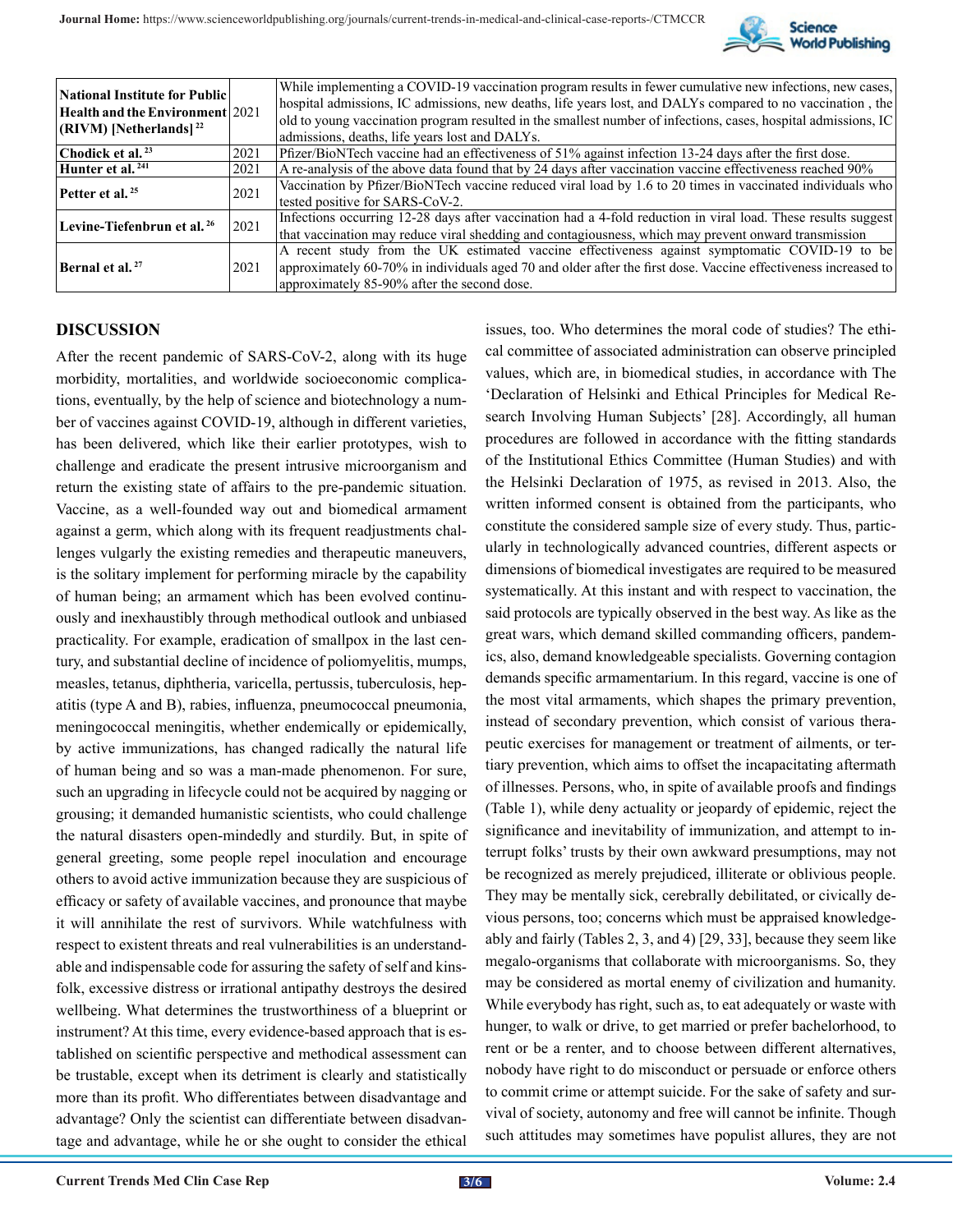

bearable because they are intrinsically chaotic. Persuading others to avoid participation in immunization is equal to endurance of pollution, morbidity and mortality. It is not, for example, similar to antipsychiatry attitudes, which involves a cadenced frolicking with metaphors and suppositions, by unauthorized guys for uninformed laypeople, who have never understood the real meaning of stigma and severe mental illness, and have never gotten the technical hitches of psychiatric rehabilitation [34]. Twisting folks' thoughts in the direction of refusal of vaccination is per se a criminality because it exposes them to risky situation. Anyhow, though inoculation is the foremost tactic for control and prevention of COVID-19, specific shielding methods, such as wearing facemasks, hand cleanliness, social separation, and suitable ventilation are in the same way significant defensive maneuvers to decrease the risk of becoming septic with viral contagion during a pandemic [35, 36, and 37], up until delivery of enough vaccination in the community and permission by authorized supervisors. According to some studies, while vaccination can have a real impact

on reducing disease transmission and adverse clinical outcomes, with uptake of 40% or less in the population, vaccination is unlikely to eliminate the need for non-pharmaceutical interventions [15]. Undoubtedly, apposite interventions for targeting public misunderstandings about recommended shielding and preventative maneuvers can reduce preventable infection rates during pandemic. No society can stay alive without collective care and concern. Thoughtless demeanor of an inhabitant, thanks to private considers, is not allowed, since prejudice is endless, while fairness has clear boundaries and clues. Converting group favoritism to joint fairness is a stipulation if civic success is a mutual hope. Every citizen must be bright enough to comply with methodical guidelines, scientific discoveries, and logical recommendations, for the sake of public safety; otherwise, nasty microorganisms may find lots of free and undisclosed organic reservoirs for hiding, reproduction, and bullying human civilization; each time more devastating, infective, and lethal than before.

| Table 2: Psychodynamic factors that may, unintentionally, prompt antagonism with regard to immunization. [29, 30] |
|-------------------------------------------------------------------------------------------------------------------|
|-------------------------------------------------------------------------------------------------------------------|

| Image of illness and weakness                               |  |
|-------------------------------------------------------------|--|
| Negative experience of others in spite of usage             |  |
| Unknown side effects                                        |  |
| Unconscious illness tendencies                              |  |
| Unconscious wish of death                                   |  |
| Countertransference to governs, supervisors or health staff |  |
| Unconscious sense of guilt                                  |  |
|                                                             |  |

| Table 3: Psychopathologic factors that may induce skepticism about vaccination. [31, 32] |  |  |
|------------------------------------------------------------------------------------------|--|--|
|                                                                                          |  |  |
|                                                                                          |  |  |
|                                                                                          |  |  |

| Paranoid personality traits or disorders             |
|------------------------------------------------------|
| Schizotypal personality traits or disorders          |
| Antisocial personality traits or disorders           |
| Passive - aggressive personality traits or disorders |
| Sadistic -aggressive personality traits or disorders |
| Sadistic - masochistic personality disorder          |
| Depressive personality disorder                      |
| Intellectual disability                              |
| Borderline intellectual functioning                  |
| Oppositional defiant disorder                        |
| Conduct disorder                                     |
| Depression                                           |
| Phobia                                               |
| Bipolar disorder                                     |
| Delusional disorder                                  |

|  |  |  |  | Table 4: Cultural issues that may decline active participation in vaccination programs. [33, 34] |  |  |
|--|--|--|--|--------------------------------------------------------------------------------------------------|--|--|
|--|--|--|--|--------------------------------------------------------------------------------------------------|--|--|

| Obeying cult's rubrics                                                                                                                                                        |
|-------------------------------------------------------------------------------------------------------------------------------------------------------------------------------|
| Inadequacy of robust proof in support of effectiveness of available vaccines                                                                                                  |
| Worried about free will and independence                                                                                                                                      |
| Relying on strange healers, like shamans, faith healers, naturopaths, and witchdoctors,<br>which seem godlike and free from mistakes or limitations of conventional medicine. |
| Inaccessibility to favored brand among available preparations                                                                                                                 |
| Disbelieve in managerial system of manufacturing and distribution                                                                                                             |
| Political or social antagonism                                                                                                                                                |
| Shortage of an all-encompassing nationwide platform                                                                                                                           |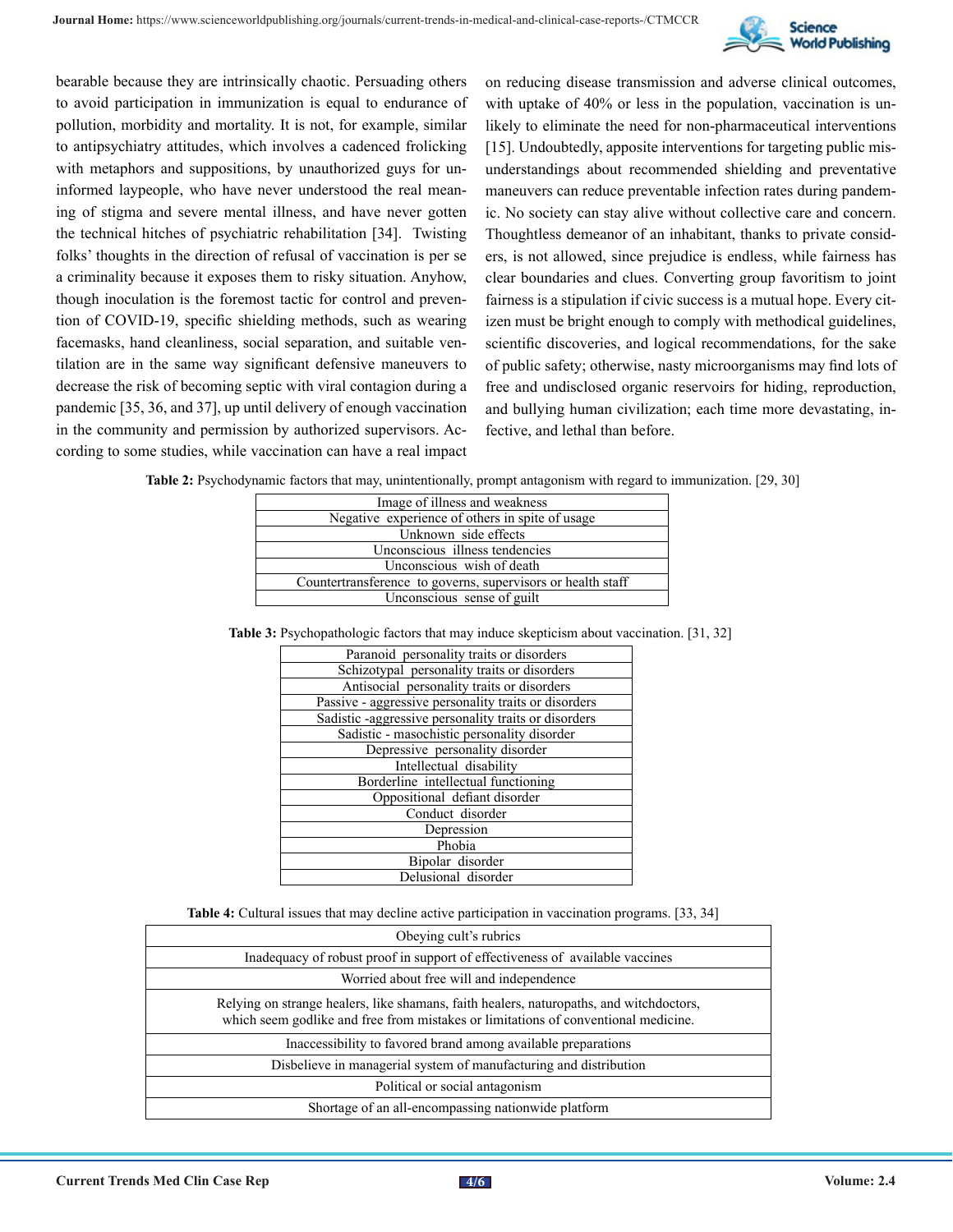

### **CONCLUSION**

Providing public safety is not possible without active participation and mutual group effort of all citizens, particularly through catastrophes and pandemics. So, while personal guardedness or skepticism is in the frame of citizens' rights, propagation of societal cynicism, based on subjective uncertainties and philosophies, does not have anything to do with civil liberties, since it may ruin publics' confidence and well-being seriously and irremediably. Moving from subjective deduction to objective verification could be acknowledged as one of the most important outcomes of cultural - historical evolution of human being. At present, Evidence - Based Medicine (EBM) and systematic biomedical studies can be accepted as trusty screens for escaping unsoundness and partiality, and final choice of favored method among some choices, especially with regard to civic protection. In nationwide misfortunes, individualism cannot be acknowledged as a respectable philosophy if it is devoid of problem - solving, assistant, or alleviating role. According to the available data, community participation in national vaccination programs is the best way for guaranteeing healthier environments and existence.

#### **References**

- 1. SS.S. A Systematic Review of Dynamic Forces as Regards Mask Non-Adherence in Healthcare and Community Settings. Mental Health & Human Resilience International Journal. 2021; 5: 000141.
- 2. SS.S. Necessity of Educational Reconsideration with Reference to Shielding Responsibilities. Scholarly Journal of Psychology and Behavioral Sciences. 2020; 4: 410-1.
- 3. [Chiappetta S, Sharma AM, Bottino V, Stier C. COVID-19 and the](https://www.nature.com/articles/s41366-020-0597-4) [role of chronic inflammation in patients with obesity. Int J Obes](https://www.nature.com/articles/s41366-020-0597-4) [\(Lond\). 2020; 44:1790-2.](https://www.nature.com/articles/s41366-020-0597-4)
- 4. [Costa FF, Rosario WR, Ribeiro Farias AC, de Souza RG, Duarte](https://pubmed.ncbi.nlm.nih.gov/32540733/)  [Gondim RS, Barroso WA. Metabolic syndrome and COVID-19: An](https://pubmed.ncbi.nlm.nih.gov/32540733/) [update on the associated comorbidities and proposed therapies. Dia](https://pubmed.ncbi.nlm.nih.gov/32540733/)[betes Metab Syndr. 2020; 14: 809-14.](https://pubmed.ncbi.nlm.nih.gov/32540733/)
- 5. European Centre for Disease Prevention and Control (ECDC). Highrisk groups for COVID-19. Stockholm: ECDC; 2020. Available from:<https://www.ecdc.europa.eu/en/covid-19/high-risk-groups>
- 6. World Health Organisation Europe. Health workers at risk, older adults and residents of long-term care facilities to be prioritized for COVID-19 vaccination. Copenhagen: WHO Euro; 2020. Available from: [https://www.euro.who.int/en/health-topics/health-emergen](https://www.euro.who.int/en/health-topics/health-emergencies/coronavirus-covid-19/news/news/2020/11/health-workers-at-risk,-older-adults-and-residents-of-long-term-care-facilities-to-be-prioritized-for-covid-19-vaccination)[cies/coronavirus-covid-19/news/news/2020/11/health-workers-at](https://www.euro.who.int/en/health-topics/health-emergencies/coronavirus-covid-19/news/news/2020/11/health-workers-at-risk,-older-adults-and-residents-of-long-term-care-facilities-to-be-prioritized-for-covid-19-vaccination)[risk,-older-adults-and-residents-of-long-term-care-facilities-to-be](https://www.euro.who.int/en/health-topics/health-emergencies/coronavirus-covid-19/news/news/2020/11/health-workers-at-risk,-older-adults-and-residents-of-long-term-care-facilities-to-be-prioritized-for-covid-19-vaccination)[prioritized-for-covid-19-vaccination](https://www.euro.who.int/en/health-topics/health-emergencies/coronavirus-covid-19/news/news/2020/11/health-workers-at-risk,-older-adults-and-residents-of-long-term-care-facilities-to-be-prioritized-for-covid-19-vaccination)
- 7. National Institute for Public Health and the Environment (RIVM). The expected outcome of COVID-19 vaccination strategies: version 1.0, March 24th, 2021: 1-75.
- 8. [Callaway E. The race for coronavirus vaccines: a graphical guide.](https://pubmed.ncbi.nlm.nih.gov/32346146/) [Nature 2020; 580: 576-7.](https://pubmed.ncbi.nlm.nih.gov/32346146/)
- 9. [Roghani A. The Influence of Covid-19 Vaccine on Daily Cases,](https://www.medrxiv.org/content/10.1101/2021.03.16.21253767v1)  [Hospitalization, and Death Rate in Tennessee: A Case Study in the](https://www.medrxiv.org/content/10.1101/2021.03.16.21253767v1) [United States. medRxiv.](https://www.medrxiv.org/content/10.1101/2021.03.16.21253767v1)
- 10. Public Health England (PHE). PHE monitoring of the early impact and effectiveness of COVID-19 vaccination in England. 2021; 1-17.
- 11. [Moghadas SM , Vilches TN , Zhang K , Wells CR , Shoukat A, et](https://www.ncbi.nlm.nih.gov/pmc/articles/PMC7709178/#:~:text=Results%3A,individuals aged 65 and older.) [al. The impact of vaccination on COVID-19 outbreaks in the United](https://www.ncbi.nlm.nih.gov/pmc/articles/PMC7709178/#:~:text=Results%3A,individuals aged 65 and older.)  [States. Clin Infect Dis. 2021; ciab079.](https://www.ncbi.nlm.nih.gov/pmc/articles/PMC7709178/#:~:text=Results%3A,individuals aged 65 and older.)
- 12. [Vilches TN, Zhang K, Exan RV, Langley JM, Moghadas SM. Pro](https://www.sciencedirect.com/science/article/pii/S0264410X21003625?dgcid=rss_sd_all)[jecting the impact of a two-dose COVID-19 vaccination campaign](https://www.sciencedirect.com/science/article/pii/S0264410X21003625?dgcid=rss_sd_all)  [in Ontario. Canada Vaccine. 2021; 39: 2360-2365.](https://www.sciencedirect.com/science/article/pii/S0264410X21003625?dgcid=rss_sd_all)
- 13. [Patel MD, Rosenstrom E, Ivy JS, Mayorga ME, Boyce RM,](https://pubmed.ncbi.nlm.nih.gov/33442712/)  [Smith RL, et al. The Joint Impact of COVID-19 Vaccination and](https://pubmed.ncbi.nlm.nih.gov/33442712/) [Non-Pharmaceutical Interventions on Infections, Hospitaliza](https://pubmed.ncbi.nlm.nih.gov/33442712/)[tions, and Mortality: An Agent-Based Simulation. medRxiv. 2021;](https://pubmed.ncbi.nlm.nih.gov/33442712/) [2020.12.30.20248888.](https://pubmed.ncbi.nlm.nih.gov/33442712/)
- 14. [Moghadas SM, Vilches TN, Zhang K, Sah P, Galvani AP, Fitzpat](https://pubmed.ncbi.nlm.nih.gov/33532805/)[rick MC, et al. Evaluation of COVID-19 vaccination strategies with](https://pubmed.ncbi.nlm.nih.gov/33532805/) [a delayed second dose. medRxiv. 2021; 2021.01.27.21250619.](https://pubmed.ncbi.nlm.nih.gov/33532805/)
- 15. [Moghadas SM, Vilches TN, Zhang K, Wells CR, Neuzil KM, Singer](https://www.ncbi.nlm.nih.gov/pmc/articles/PMC7709178/#:~:text=Results%3A,individuals aged 65 and older.) [BH, et al. The impact of vaccination on COVID-19 outbreaks in the](https://www.ncbi.nlm.nih.gov/pmc/articles/PMC7709178/#:~:text=Results%3A,individuals aged 65 and older.) [United States. medRxiv. 2020.](https://www.ncbi.nlm.nih.gov/pmc/articles/PMC7709178/#:~:text=Results%3A,individuals aged 65 and older.)
- 16. [Roghani A. The Influence of Covid-19 Vaccine on Daily Cases,](https://www.medrxiv.org/content/10.1101/2021.03.16.21253767v1.full.pdf)  [Hospitalization, and Death Rate in Tennessee: A Case Study in the](https://www.medrxiv.org/content/10.1101/2021.03.16.21253767v1.full.pdf)  [United States. medRxiv. 2021.](https://www.medrxiv.org/content/10.1101/2021.03.16.21253767v1.full.pdf)
- 17. [Vasileiou E, Bradley D, Chuter A, Ford D, Beggs J, Akbari A, et al.](https://papers.ssrn.com/sol3/papers.cfm?abstract_id=3789264)  [Effectiveness of First Dose of COVID-19 Vaccines Against Hos](https://papers.ssrn.com/sol3/papers.cfm?abstract_id=3789264)[pital Admissions in Scotland: National Prospective Cohort Study](https://papers.ssrn.com/sol3/papers.cfm?abstract_id=3789264) [of 5.4 Million People. \(THELANCET-D-21-01335\). Social Science](https://papers.ssrn.com/sol3/papers.cfm?abstract_id=3789264) [Research Network \(SSRN\). 2021.](https://papers.ssrn.com/sol3/papers.cfm?abstract_id=3789264)
- 18. Public Health England (PHE). PHE monitoring of the early impact and effectiveness of COVID-19 vaccination in England. 2021: 1-17.
- 19. [Hall VJ, Saei S, Andrews A, Saei A, Stowe J, Atti A, et al. Ef](https://papers.ssrn.com/sol3/papers.cfm?abstract_id=3790399)[fectiveness of BNT162b2 mRNA Vaccine Against Infection and](https://papers.ssrn.com/sol3/papers.cfm?abstract_id=3790399)  [COVID-19 Vaccine Coverage in Healthcare Workers in England,](https://papers.ssrn.com/sol3/papers.cfm?abstract_id=3790399) [Multicentre Prospective Cohort Study \(the SIREN Study\). SSRN.](https://papers.ssrn.com/sol3/papers.cfm?abstract_id=3790399) [2021.](https://papers.ssrn.com/sol3/papers.cfm?abstract_id=3790399)
- 20. [Amit S, Regev-Yochay G, Afek A, Kreiss Y, Leshem E. Early rate](https://www.thelancet.com/journals/lancet/article/PIIS0140-6736(21)00448-7/fulltext) [reductions of SARS-CoV-2 infection and COVID-19 in BNT162b2](https://www.thelancet.com/journals/lancet/article/PIIS0140-6736(21)00448-7/fulltext)  [vaccine recipients. The Lancet. 2021; 397: 875-877.](https://www.thelancet.com/journals/lancet/article/PIIS0140-6736(21)00448-7/fulltext)
- 21. European Centre for Disease Prevention and Control. COVID-19 vaccination and prioritisation strategies in the EU/EEA. 22 December 2020. ECDC: Stockholm; 2020: 1-20.
- 22. National Institute for Public Health and the Environment (RIVM). The expected outcome of COVID-19 vaccination strategies: version 1.0, March 24th, 2021: 1-75.